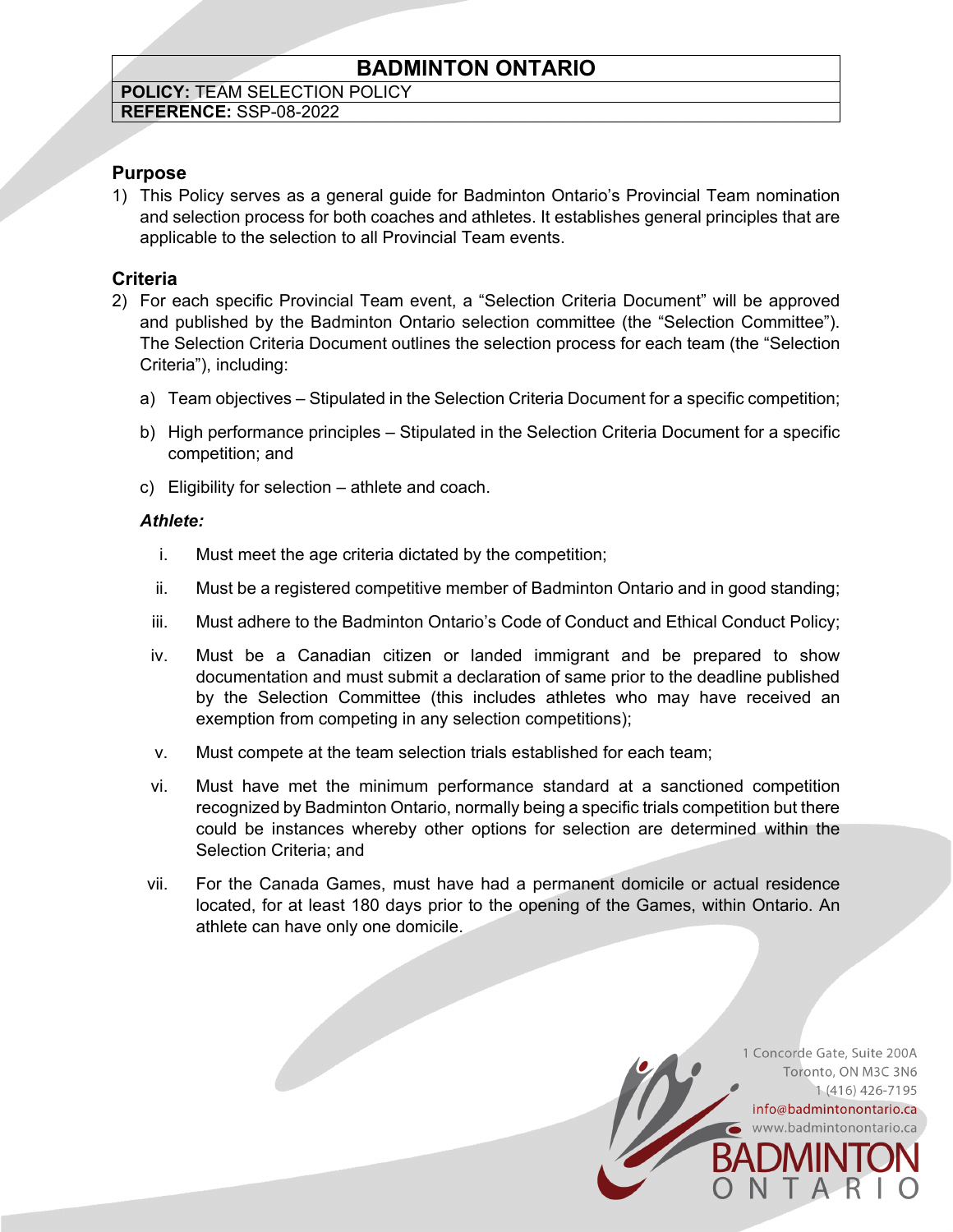# **REFERENCE:** SSP-08-2022

#### *Coach:*

- i. Must be a current registered coach of Badminton Ontario, meeting all the professional and public standards required for such registration;
- ii. Must be a member in good standing with Badminton Ontario;
- iii. Must adhere to the Badminton Ontario's Code of Conduct and Ethical Conduct Policy; and
- iv. Must be accredited in the National Coaching Certification Program (NCCP) at the level determined within the specific competition Selection Criteria.

#### *Manager:*

- i. Must be a member in good standing with Badminton Ontario; and
- ii. Must adhere to the Badminton Ontario's Code of Conduct and Ethical Conduct Policy.

Selection processes, Selection Criteria, deadlines, qualifying periods, and standards and exception will each be stipulated in the Selection Criteria Document for the specific competition.

#### **Selection**

3) All coach and athlete selections will be made by the applicable Selection Committee in accordance with the applicable Selection Criteria Document.

### **Rules**

4) Regarding Selection Criteria, except as explicitly provided in the Selection Criteria Document, the most restrictive criteria of the Badminton World Federation (BWF), Badminton Canada (BCAN), Canada Games Council (CGC), or other organization's regulations pertinent to the team selection being determined will prevail.

### **Trials**

5) Except as explicitly provided in the Selection Criteria Document, all athletes must compete at the identified qualifying trial(s) to be eligible for selection.

### **Qualifying Period**

6) Except as explicitly provided in the Selection Criteria Document, no performances in events that occur before or after the end of the applicable qualifying period will be valid for the purpose of selection to the team.

### **Amendments**

7) Badminton Ontario reserves the right to amend the Selection Criteria Document. If amendments are made, they will be communicated as soon as possible through established communication channels (posting on the Badminton Ontario web-site and social media platforms).